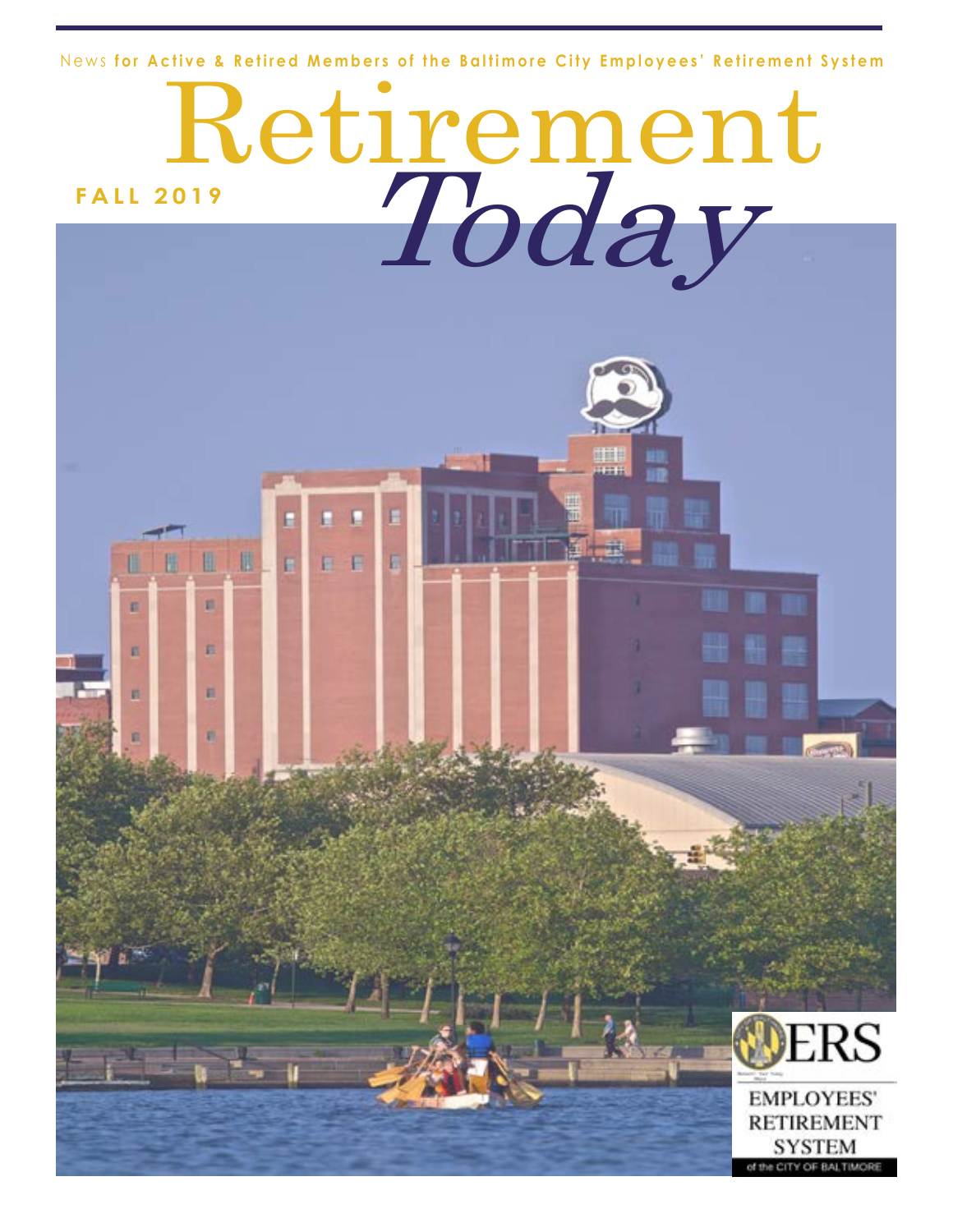Dear Active Members, Retirees & Beneficiaries,

Welcome to the first edition of the Baltimore City Employees' and Elected Officials' revamped newsletter, *Retirement Today.* As we continue to

build upon and improve our services, we also want to ensure that we are using the best methods to keep our members informed. *Retirement Today* will be published twice a year, with issues in September and March, in order to provide you with up-todate, valuable information about your retirement and our agency.

This newsletter is one note in a season of change for BCERS. After 22 years of service with the Fire & Police Employees' Retirement System, I am honored to have been named Executive Director of BCERS and RSP by the Boards of Trustees in March 2019. One goal that I have as a part of my leadership is to develop an increased focus on unifying the different segments within our system, the Employees' Retirement System, Elected Officials Retirement System, Retirement Savings Plan, and Deferred Compensation plan, under one umbrella. We believe this will help simplify processes for our members and provide a better understanding of each plan. On the next page, you will find an article about the system umbrella to understand the role of each part of our agency and what that means for you—our active members and retirees.

I he Employees' Retirement Sys**tem was established in 1926 to provide retirement benefits for employees of the City of Baltimore. Nearly 100 years after its beginnings, ERS has changed, moved and expanded, but continues to serve the City of Baltimore's employees and elected officials with the same mission it had nearly a century ago**.

Among the additional features and information in this issue of *Retirement Today,* I want to call special attention to the Deferred Compensation Plan, something that all active employees with the City of Baltimore can take advantage of to increase retirement savings. With many people living longer and costs related to living after retirement continuing to rise, planning and saving to retire successfully is not just an option; it is a necessity. Read more about the Deferred Compensation Plan on (p.4) and how you can enroll and benefit.

As part of our aim to keep you informed, we are now also posting the latest BCERS news on social media. If you have not already done so, please follow us on Facebook @bmoreretirement to stay current on all things related to our system. In addition, we will launch a redesigned, user-friendly website in the very near future. Look out for it at www.bcers.org.

Please read on to learn more. I hope that you find the information here beneficial and informative.

Warmest Regards,

David A. Randall

## **IN THIS ISSUE**

## *A MESSAGE FROM THE EXECUTIVE DIRECTOR*



Today, the system is comprised of a four-part umbrella: the Employees' Retirement System, the Retirement Savings Plan, the Deferred Compensation Plan and the Elected Officials' Retirement System.

**Employees' Retirement System (ERS):** The Employees' Retirement System is a defined benefit plan that uses preset formulas to determine your pension benefits.

**Retirement Savings Plan (RSP) 401 (a)**: The mandatory retirement plan for most City of Baltimore (civilian) and certain Baltimore City Public School employees newly hired or rehired on or after July 1, 2014.

**Deferred Compensation Plan (DCP):**  The City of Baltimore's supplemental, voluntary retirement plan that enables all benefits-eligible City and Baltimore City Public Schools employees to accumulate additional retirement savings.

**Elected Officials' Retirement System** (EOS): A single employer defined benefit local government retirement plan covering the Baltimore City Mayor, the Comptroller, and the President and members of the City Council.

## **UPCOMING EVENTS**

**Retirement Education Seminar (RES)- October 8, 2019; January 14, 2020; February, 11, 2020**

**Retirement Ready Seminar (RRS)- September 18, 2019; October 16, 2019; January 15, 2020; February 19, 2020**

**National Retirement Security Week-October 21-25 (p. 7)**



## **ERS TRUSTEE ELECTION NOTICE**

An election will be held for one retired member trustee and two active employee representatives trustees on Tuesday, December 17, 2019 for a term of office beginning January 1, 2020. To become a candidate, a member must obtain an official Petition for Candidacy at the Retirement Systems' Office. Petitions are available through Friday, October 4. Please visit bcers. org and click on the announcements on the homepage for additional dates and information.

| DEFERRED COMPENSATION4     |  |
|----------------------------|--|
|                            |  |
|                            |  |
| <b>NATIONAL RETIREMENT</b> |  |
|                            |  |
|                            |  |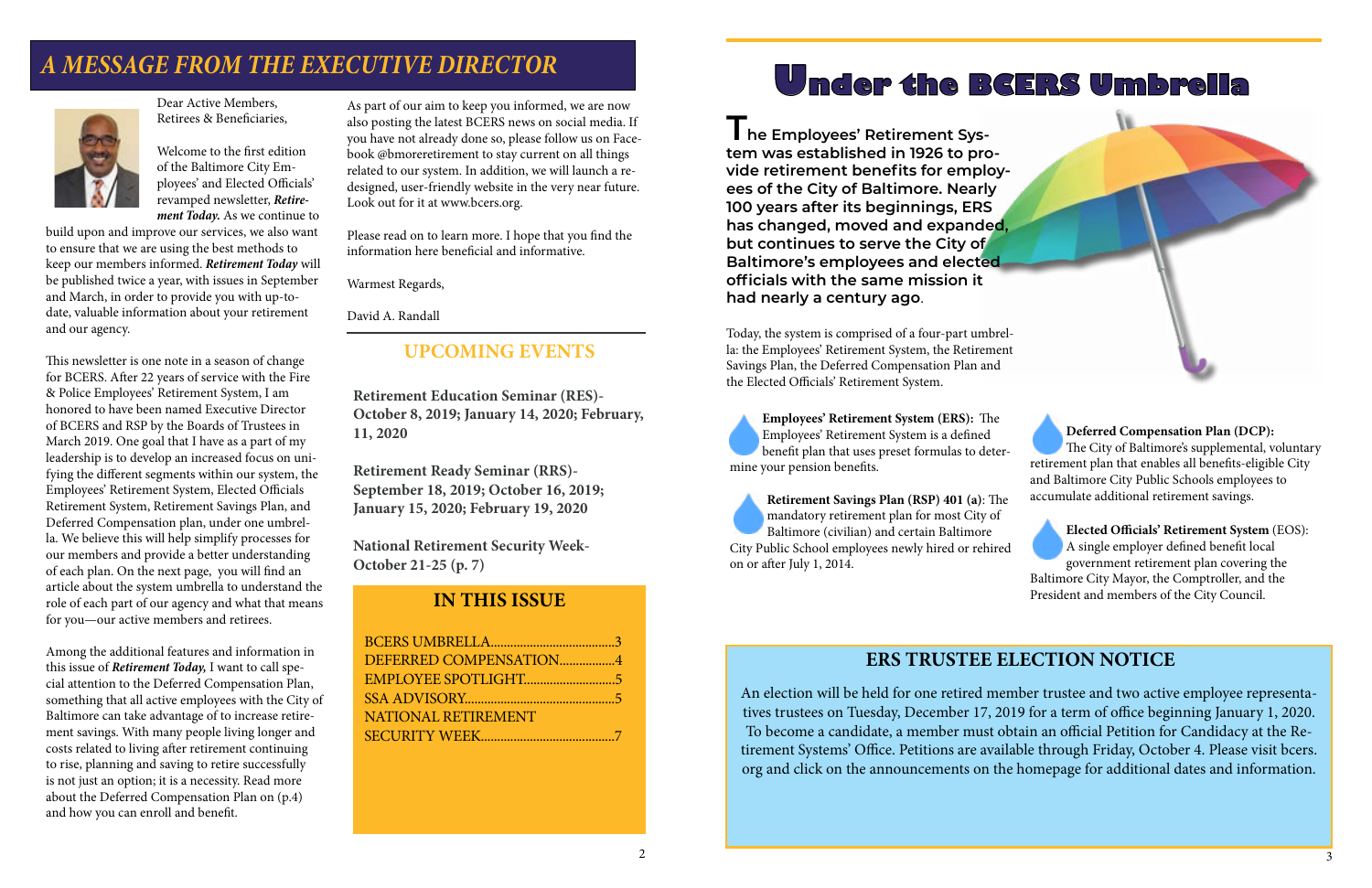# Get Retirement Ready with Deferred Compensation

We at Social Security are serious about protecting the information entrusted to us. In the past year, we've posted a series of blogs about how our beneficiaries can protect their information from scammers and what to do when they receive a "spoof" call.

*With many recent high-profile cases in the news about of personal data being compromised, how can you help keep your information safe? Please read the following letter from the Social Security Administration on ways to keep you and your loved ones from becoming victims of identity fraud.*  Scams have become an unfortunate part of our society. You probably know someone who has gotten a call from a Social Security impersonator.

Additionally, we are teaming up with other government agencies to develop educational tools that would help our citizens spot these schemes and avoid becoming victims. Recently, we worked with the Consumer Financial Protection Bureau and the Federal Trade Commission to create a new fraud prevention placemat to help you avoid Social Security scams. You can order free copies of the placemat to use at dining venues, or to share with friends and family. The placemat is in English on one side and Spanish on the other side.

Most employees work for decades to be able to retire \$10 Minimum Per Pay<br>from the rat race and begin enjoying and using their Of course, the more you can contribute, the more<br>time and the more in the set of the set of the time as their own. Yet while retirement remains an import-you will save, but you are only required to contribant milestone to look forward to, the cost of retirement comes with some sobering statistics:

You can help us protect the people you serve. These are some things to remember:

• Talk about it! Social Security scams haven't been as common until recently. Share the message with others

• Government employees will not threaten to take away benefits or ask for money or personal information to

- to make them aware of this type of scam.
- protect your Social Security card or benefits.
- oig.ssa.gov/report and to the Federal Trade Commission at //FTC.gov/complaint.

• Report Social Security scams to the SSA Office of Inspector General Fraud Hotline at (800) 269-0271 or

With the monthly benefit paid by by the Social Security Administration averaging \$1,200, it is increasingly difficult can benefit you. for retirees to rely on Social Security and even pension income alone. The good news? Saving properly for retire-

ment can help bridge the gap between a fixed income and the finances needed for retirees to live comfortably. That's where the Deferred Compensation Plan (DCP) 457 (b) comes in.

DCP is a tax-advantaged long-term investment plan managed by Nationwide and created specifically for public employees.

## **DCP FEATURES**

### **Pre-Tax and/or Roth Options**

Choose to make your contributions as a pre-tax savings or Roth, which means contributions have already been taxed before they enter the account.

### **Optional/Voluntary**

All benefits-eligible City and Baltimore City Public Schools employees have the option of participating in the plan.

## *SCAM ALERT: AN SSA ADVISORY*

## *EMPLOYEE SPOTLIGHT: MEET NICHELLE LASHLEY*



Planning, directing and coordinating all of the activities and operations of ERS' retirement benefits division is no easy feat, but Nichelle Lashley, ERS Retirement Benefits Manager, is more than up to the demands of the job. Nichelle joined the City of Baltimore and ERS 14 years ago, and has been energetically serving the City's retirees ever since.

Prior to ERS, Nichelle worked as a Retirement Plan Specialist with T. Rowe Price Associates and as a Teller Coordinator with Bank of America.

"My favorite thing about working for BCERS is the culture of collaboration amongst the staff and leadership, and that we have an enjoyable work atmosphere," says Nichelle.

"Nichelle is fierce, strong and sensitive," says Benefits Supervisor Adrian Brown. "She's a good listener and very empathetic. We can go to her about anything and her door, heart and mind are always open. She helps create a

work environment that is both professional and comfortable and always encourages you to do your best."

In her spare time, Nichelle loves travel and event planning.

### **\$10 Minimum Per Pay**

ute \$10 per pay to participate and begin using DCP to build your savings.

**Additional Match for Non-Hybrid Members**

The City will match Non-Hybrid Member contributions up to 1%.

### **Start, Stop, Increase or Decrease at Any Time**

Want to contribute a little more, a little less, or stop all together? The DCP is flexible enough for you to use as your financial situation allows.

Want to learn more? Stop in or make an appointment to meet with a retirement specialist to learn more about how the Deferred Compensation Plan







increase in the cost of healthcare for a retired couple since 2002.

of current annual income will need to be replaced by retirees to live comfortably.

chance that an American turning 65 today will need longterm care service in his or her lifetime.

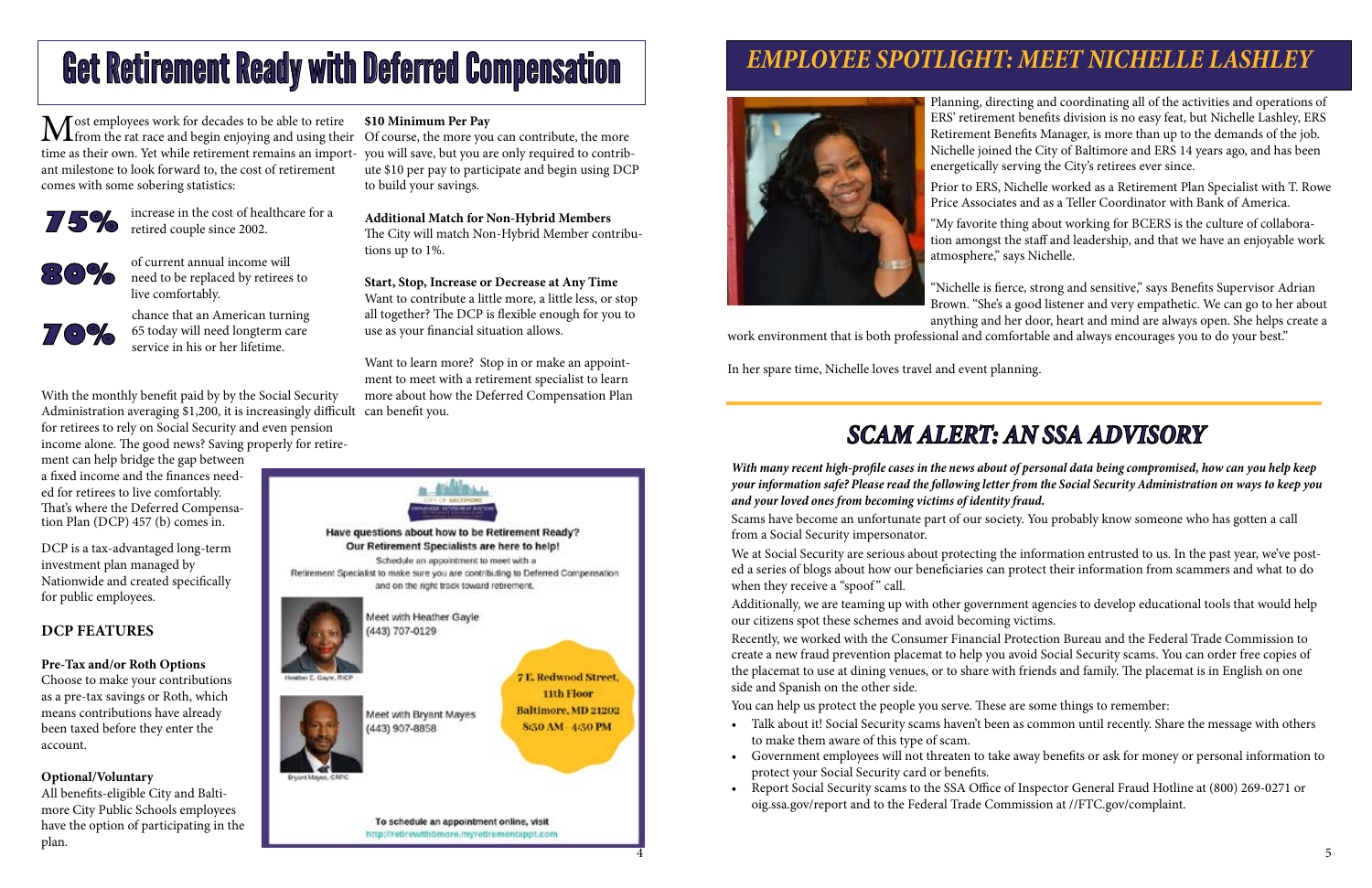The MSS web portal service allows you to access your retirement information and process your retirement estimates online. Here's how:

- 1. From your computer, enter **http://www.pensiontechnologygroup.com/bcers**
- 2. Select the "**Self Register"** option (Located near the top of the screen).
- 3. Enter the requested information and click **"Locate Information"**.
- 4. This will take you to the **"Account Setup"** screen, where you will need to setup your account.
- 5. After that, click **''Save Account Information"**.
- 6. This will take you to the **"Home Screen"** where you will be able to: a)Review your pension data and other personal information b)Run a retirement estimate

 Questions? Please contact the ERS office at 443-984-3200 or via email at bas-mss@bcers.org.

Tuesday October 22, 10am War Memorial Social Security \*F&P\* Thursday October 24, 9am War Memorial Social Security Thursday October 24, 1pm War Memorial Social Security

October: 10/01/19 November: 11/01/19 December: 11/29/19 January: 01/01/20 February: 01/31/20 March: 02/28/20 April: 04/01/20 May: 05/01/20 June: 06/01/20 July: 07/01/20 August: 07/31/20 September: 09/01/20 October: 10/01/20 November: 10/30/20 December: 12/01/20



The City of Baltimore Health and Wellness Program is hosting its Fall Fair on September 20, 2019 from 10AM - 3PM at the War Memorial - 101 N. Gay St. Baltimore, MD 21202

#### **Additional Wellness Programming**

Interested in learning how to eat healthfully, to lose weight, and prevent/manage diseases like Type 2 Diabetes and Hypertension? Karen K Fiorenza, MPH, RDN, CHES is the City of Baltimore's Nutritionist. She is evailable for free one on one nutrition consultations for all City employees and retirees.

To schedule a free nutrition consultation or for nutrition related questions or concerns, please email: nutritionist@baltimorecity.gov

## BENEFIT PAYDATES 2019-2020

## **ONLINE MEMBER SELF SERVICE (MSS)**

National Retirement Security Week (NRSW) takes place this year from October 21-25. This week is designed to help members learn more about saving for a secure retirement by investing in an employer-sponsored defined contribution plan. Throughout the week, workshops and events will be held to provide you with the tools and retirement savings information you need for success.

### **Date & Time Location Topic**

*Additional workshops to be announced.* 

Stop spending money on smoking! Get rewarded to quit instead. Free 12 Week Nicotine Cessation Class for city employees and retirees starts September 4<sup>th</sup> 2019. Get gift cards and prizes to attend and quit.

Call 410-396-9895 or email bnicotinefree@baltimorecity.gov for more information.



## *NATIONAL RETIREMENT SECURITY WEEK*

Effective April 25, 2019, the City of Baltimore's current online Health Benefits Enrollment System known as ADP BOSS is no longer available to employees and retirees to view and make health benefits elections. The City of Baltimore has moved to a new ADP platform called ADP Benefits Marketplace. However, retirees/beneficiaries will not have direct access to the new ADP Health Benefits Enrollment System. As an alternative, retirees/ beneficiaries will be required to make health benefit elections and changes by using a Baltimore City Retiree Health Benefits Enrollment Form.



In the future, when a retiree experiences a Qualified Life Event,

they must request a Baltimore City Retiree Health Benefits Enrollment Form from the Office of Employee Benefits within 60 days of the qualified life event. Upon the notification of a qualified life event, a Baltimore City Retiree Health Benefits Enrollment Form will be mailed to the home address or sent to their email address if provided. The retiree will be required to complete and return the enrollment form along with required documentation that supports the qualified life event to DHR-Office of Employee Benefits, 7 E. Redwood Street, 20th Floor, Baltimore, MD 21202 within 60 days of the qualified life event.

 During the upcoming Open Enrollment period, retirees will be mailed a Baltimore City Retiree Health Benefits Enrollment Form and enrollment instructions. **Open enrollment will take place in late October/early November.** Look out for your packet in October.

If you have any questions regarding this information, please contact the Office of Employee Benefits between 8:30 AM and 4:30 PM at 410-396-5830 and select option 2 (City Retirees) or 3 (BCPSS Retirees) and then option 1 to speak to an Employee Benefits Specialist.

## **NEW HEALTH BENEFITS ENROLLMENT PROCESS**